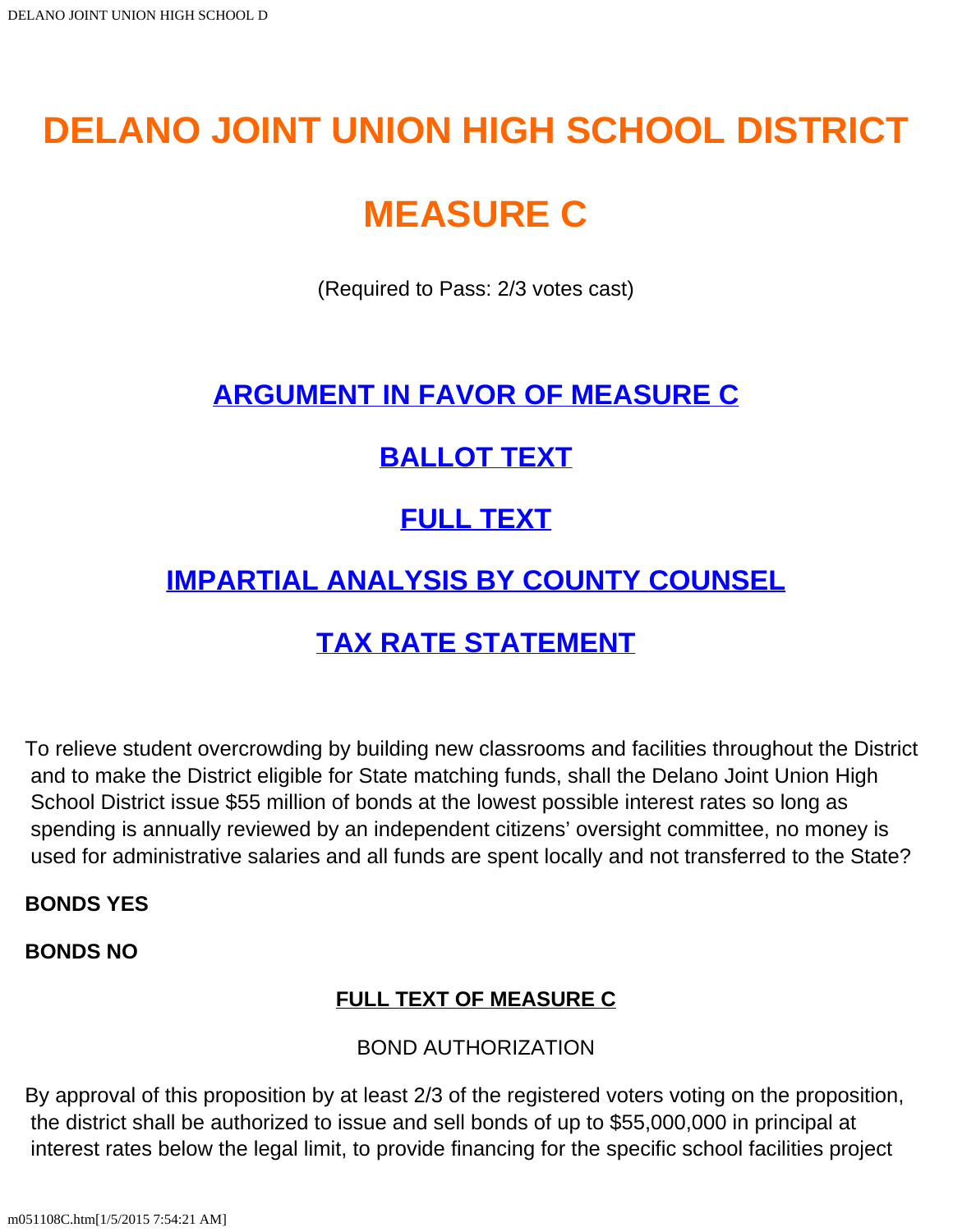listed in the Bond Project List attached hereto as Exhibit A-1.

#### BOND PROJECT LIST

The Bond Project List attached to this resolution as Exhibit A-1 shall be considered a part of the ballot proposition and shall be reproduced in any official document required to contain the full statement of the bond proposition.

Approval of this Bond Measure C (the 'Measure') does not guarantee that the proposed project in the District which is the subject of bonds under the Measure will be funded beyond the local revenues generated by the Measure. If state matching funds become available, they will be used for and applied to the Bond Project List as per Exhibit A-1. The District's proposal for the project assumes the receipt of matching state funds, which could be subject to appropriations by the Legislature or approval of a statewide bond measure.

#### ACCOUNTABILITY REQUIREMENTS

The provisions in this section are specifically included in this proposition in order that the voters and taxpayers in the District may be assured that their money will be spent wisely to address specific facilities needs of the District.

**Evaluation of Needs.** The Board, after a lengthy process involving staff members, parents, students, and community members throughout the District, has prepared an updated facilities plan in order to evaluate and address all of the facilities needs of the District and determine which projects to finance from a local bond at this time.

**Independent Citizens' Oversight Committee.** The Board shall establish an Independent Citizens' Oversight Committee to ensure bond proceeds are expended only on the school facilities projects listed in Exhibit A-1.

**Special Bond Proceeds Account: Annual Report to Board.** Upon approval of this proposition and the sale of any bonds approved, the Board shall take actions necessary to establish an account in which proceeds of the sale of the bonds will be deposited. As long as any proceeds of the bonds remain unexpended, the Superintendent of the District shall cause a report to be filed with the Board annually, stating (1) the amount of bond proceeds received and expended in that year, and (2) the status of any project funded or to be funded from bond proceeds. The report may relate to the calendar year, fiscal year, or other appropriate annual period as the Superintendent shall determine and may be incorporated in the annual budget, audit, or another appropriate routine report to the Board.

FURTHER SPECIFICATIONS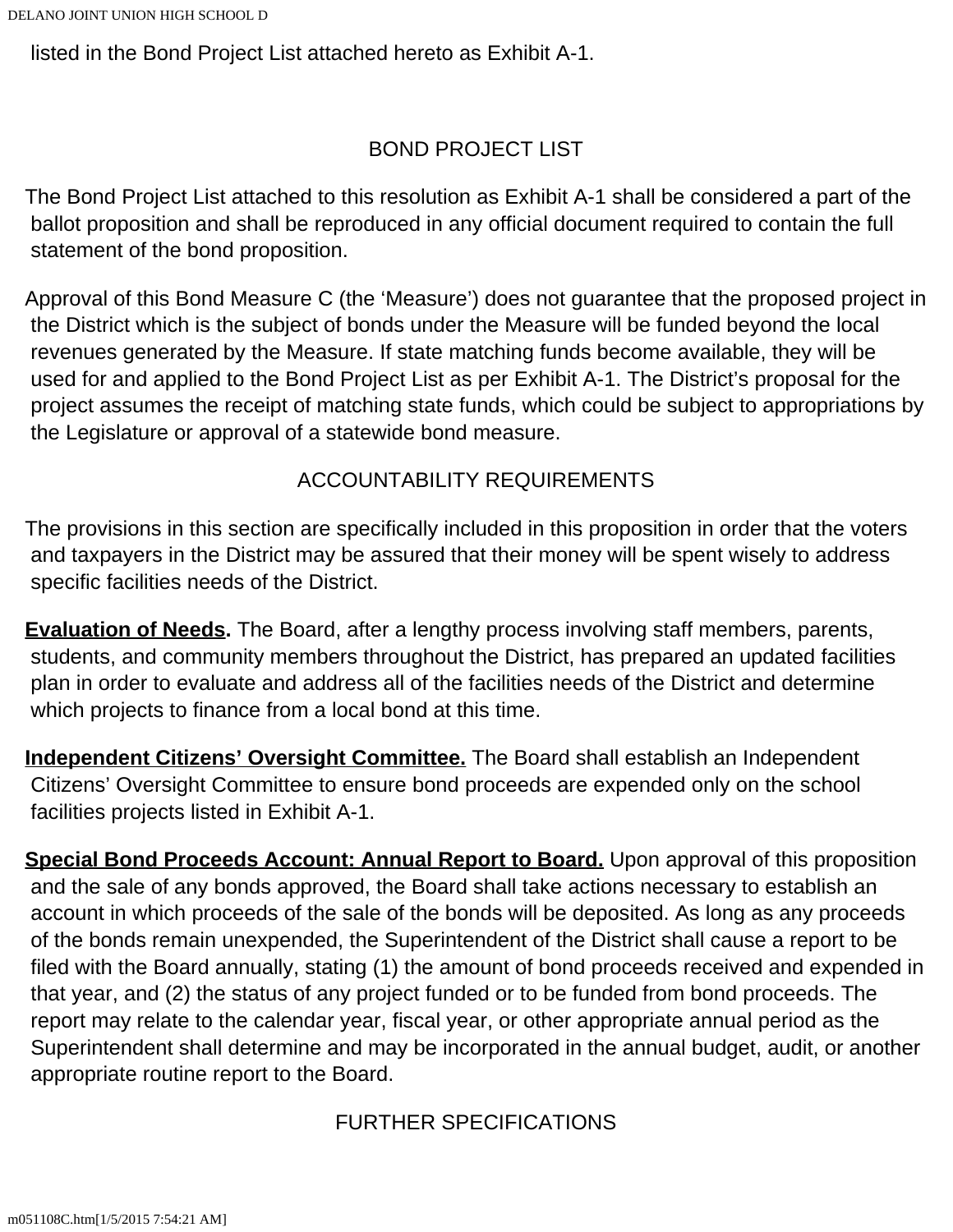No Administrator Salaries. Proceeds from the sale of bonds authorized by this proposition shall be used only for construction of school facilities or acquisition or lease of real property for school facilities and not for any other purpose, including teacher and administrator salaries and other school operating expenses.

The proceeds of the bonds will be deposited into a Building Fund to be held by the Kern County Treasure, as required by the California Education Code.

#### **EXHIBIT A-1**

### **BOND PROJECT LIST**

The District intends to complete the following projects, using a combination of funding sources. It is anticipated that bond proceeds will contribute \$55 million to said total cost. Other anticipated sources include state matching funds and other available funds.

Scope of Projects. Bond proceeds will be expended to acquire and construct the following facilities of the District. The specific school facilities projects which are described below include all related and incidental costs, including costs of design, engineering, architect and other professional services, site preparation, utilities, landscaping, incidental costs, and construction management (including construction management by District personnel).

#### **Building new classrooms and facilities throughout the District**

### **IMPARTIAL ANALYSIS**

#### **MEASURE C**

<span id="page-2-0"></span>A "Yes" vote by at least two-thirds (2/3rds) of the voters voting on this measure will authorize the issuance and sale of bonds for the benefit of the Delano Joint Union High School District ("District") in an amount up to \$ 55,000,000.

Proceeds from the sale of school bonds can be used only for limited purposes, including the purchase or improvement of real property for school facilities. The proceeds may not be used for current maintenance or operation purposes including teacher or administrator salaries. The District intends to use the bond proceeds to build new class rooms and facilities throughout the District. The District has indicated that the issuance of the bonds will make the District eligible to for State matching funds.

The bond debt will be a general obligation of the District and will be financed by property taxes levied annually on taxable property located within the District in an amount necessary to pay the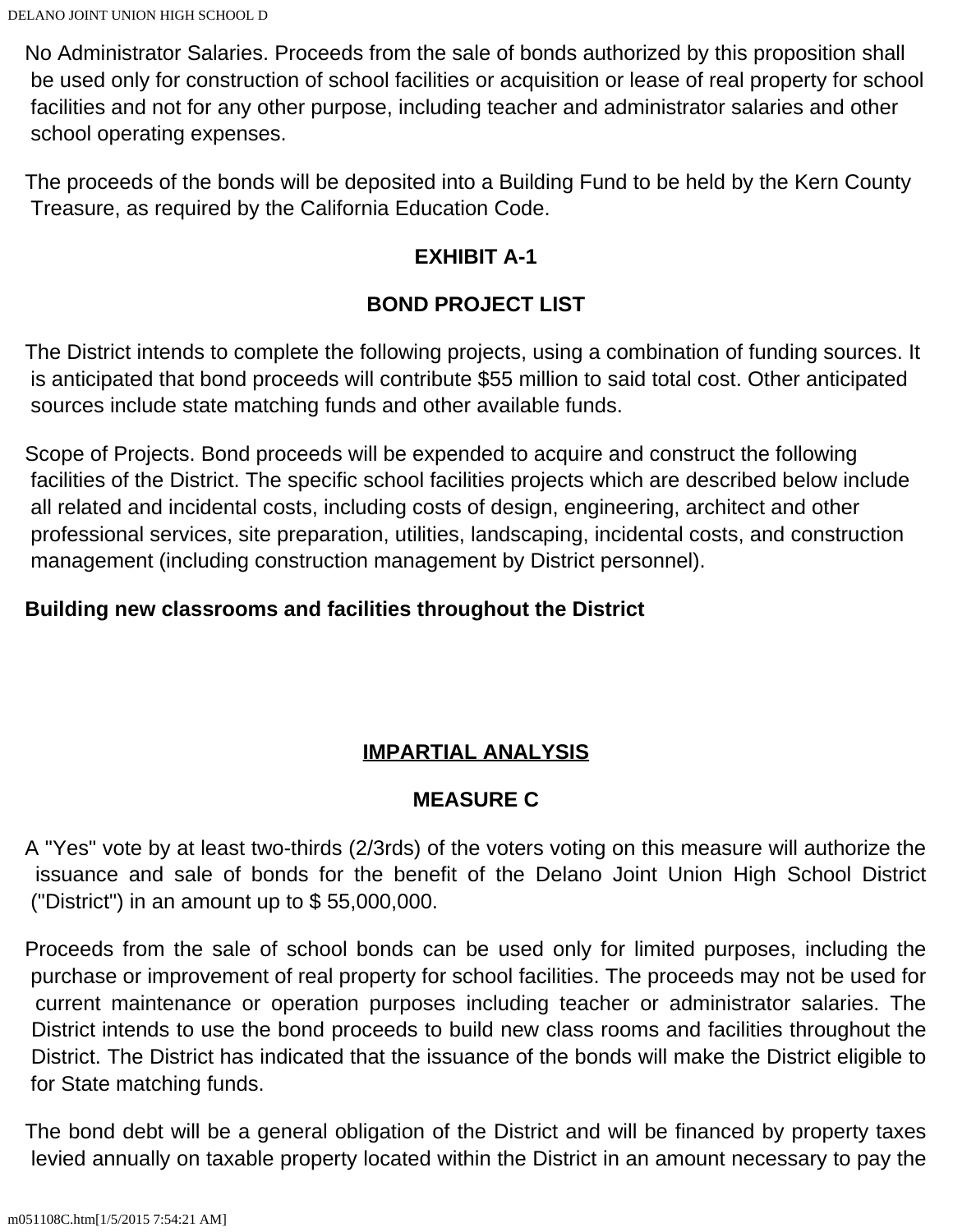annual debt obligation. This property tax rate increase will continue for the period necessary to pay off the bond debt, not to exceed forty (40) years from the date of the bonds.

As a matter of law, the interest rate on the bonds cannot exceed twelve percent (12%) per annum. The interest rate will be established at the time of the sale of the bonds and will depend on prevailing market rates. In the District's Tax Rate Statement, it has provided its best estimate of the tax rates which will be applied to pay the debt at various intervals during the life of the bonds.

The bond proceeds shall be deposited in the county treasury to the credit of the District and may only be used for the purpose for which the bonds were issued. The District's superintendent will file an annual report with the governing body of the District. That report will contain the amount of funds collected and expended and the status of the projects authorized.

Approval of Measure C does not guarantee that the proposed project or projects in the Delano Joint Union High School District that are the subject of bonds under Measure C will be funded beyond the local revenues generated by Measure C. The school district's proposal for the project or projects may assume the receipt of matching state funds, which could be subject to appropriation by the Legislature or approval of a statewide bond measure.

### **TAX RATE STATEMENT**

#### **MEASURE C**

<span id="page-3-0"></span>An election will be held in Delano Joint Union High School District (the "District") on November 8, 2005 to authorize the sale of \$55 million in general obligation bonds. The following information is submitted in compliance with Sections 9400-9404 of the California Elections Code.

1. The best estimate of the tax rate required to fund this bond issue during the first fiscal year after the sale of the first series of bonds, based on estimated assessed valuations available at the time of filing of this statement, is \$.0509 per \$100 of assessed valuation in fiscal year 2006-07.

2. The best estimate of the highest tax rate required to fund this bond issue, based on estimated assessed valuations available at the time of filing this statement, is \$.1196 per \$100 of assessed valuation in fiscal year 2012-13.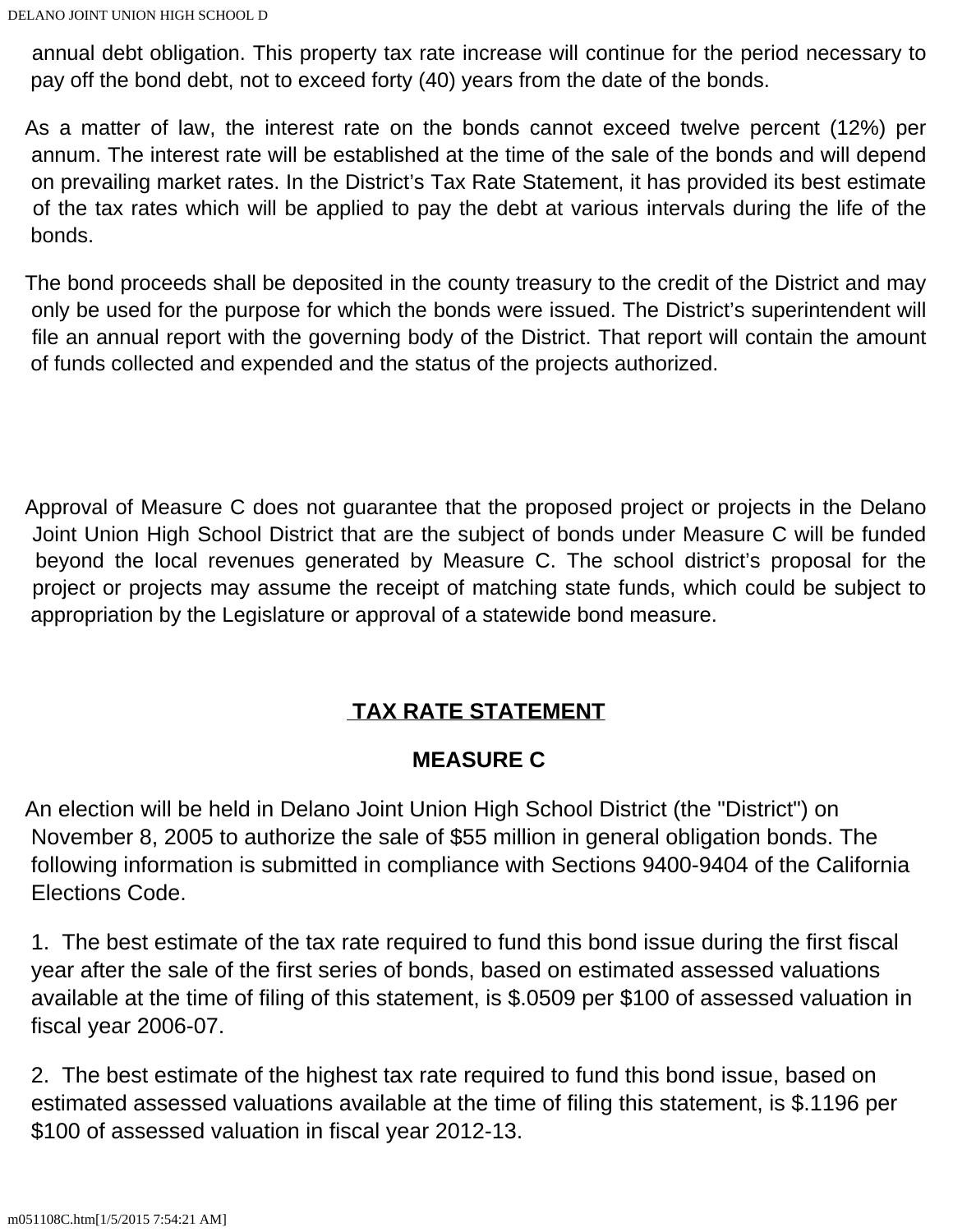3. The best estimate of the tax rate required to fund this bond issue during the first fiscal year after the sale of the last series of bonds, based on estimated assessed valuations available at the time of filing of this statement, is \$.1196 per \$100 of assessed valuation in fiscal year 2012-13.

4. The best estimate of the average tax rate required to fund this bond issue, based on estimated assessed valuations available at the time of filing of this statement, is \$.0590 per \$100 of assessed valuation.

These estimates are based on projections derived from information obtained from official sources. The actual tax rates and the years in which they will apply may vary depending on the timing of bond sales, the amount of bonds sold at each sale and actual increases in assessed valuations. The timing of the bond sales and the amount of bonds sold at any given time will be determined by the needs of the District. Actual assessed valuations will depend upon the amount and value of taxable property within the District as determined in the assessment and the equalization process.

Dated: August 11, 2005 s/Sherrill Hufnagel **Superintendent** 

#### **ARGUMENT IN FAVOR OF MEASURE C**

<span id="page-4-0"></span>As a taxpayer and a voter, you know the importance and value of having quality schools in our community. But what you may not know is that due to the increasing number of students in our community, our schools have become desperately overcrowded.

Even worse within five years the District expects that there will be an additional 2000 new students showing up for school.

By voting yes on Measure C, we can provide our children with the classrooms they desperately need in order to receive a decent education.

Measure C will build new classrooms throughout the District.

Measure C will fund the construction of a new high school on the west side of Delano.

Measure C is a tremendous opportunity to make the District eligible for over \$66 million in State matching funds.